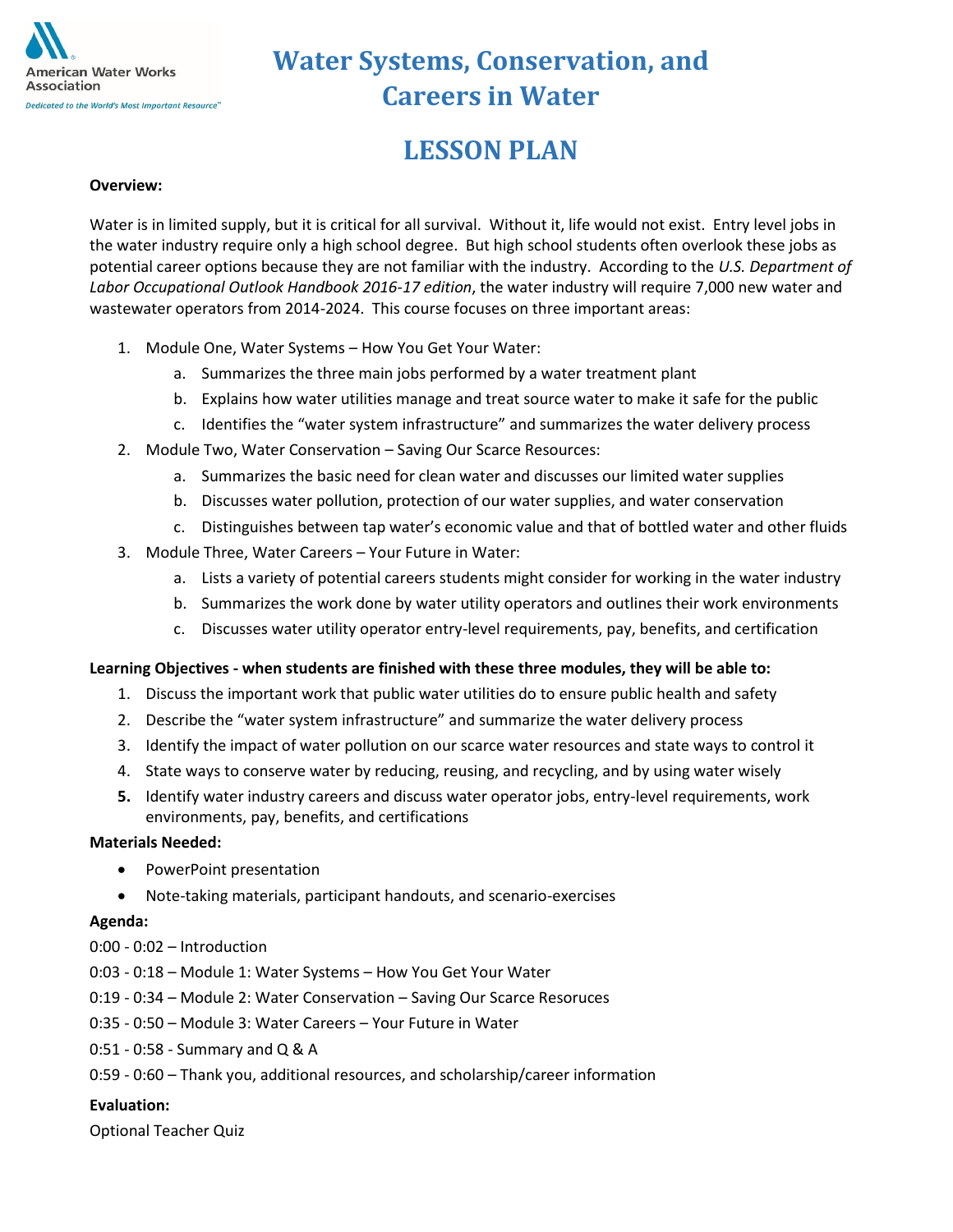

## **LESSON PLAN**

#### **Activities for Module 1, Water Systems – How You Get Your Water**



Water utilities' 1<sup>st</sup> job is to<br>oversee water in nature ("source water"). Source water is either:

- · surface water (lakes, rivers, reservoirs), found above the Earth's surface
- Groundwater (found below the Earth's surface; sometimes also called an "aquifer")

Source water is unsafe to drink. Do you know why?



| Can you think of some reasons why source<br>water might be unsafe to drink? |
|-----------------------------------------------------------------------------|
| 1.                                                                          |
| 2.                                                                          |
| 3.                                                                          |
| 4.                                                                          |
|                                                                             |

#### How Water Works: from source to you



| What does it mean when we say water utilities<br>"treat" water? |
|-----------------------------------------------------------------|
|                                                                 |
|                                                                 |
|                                                                 |
|                                                                 |
|                                                                 |

**Notes:**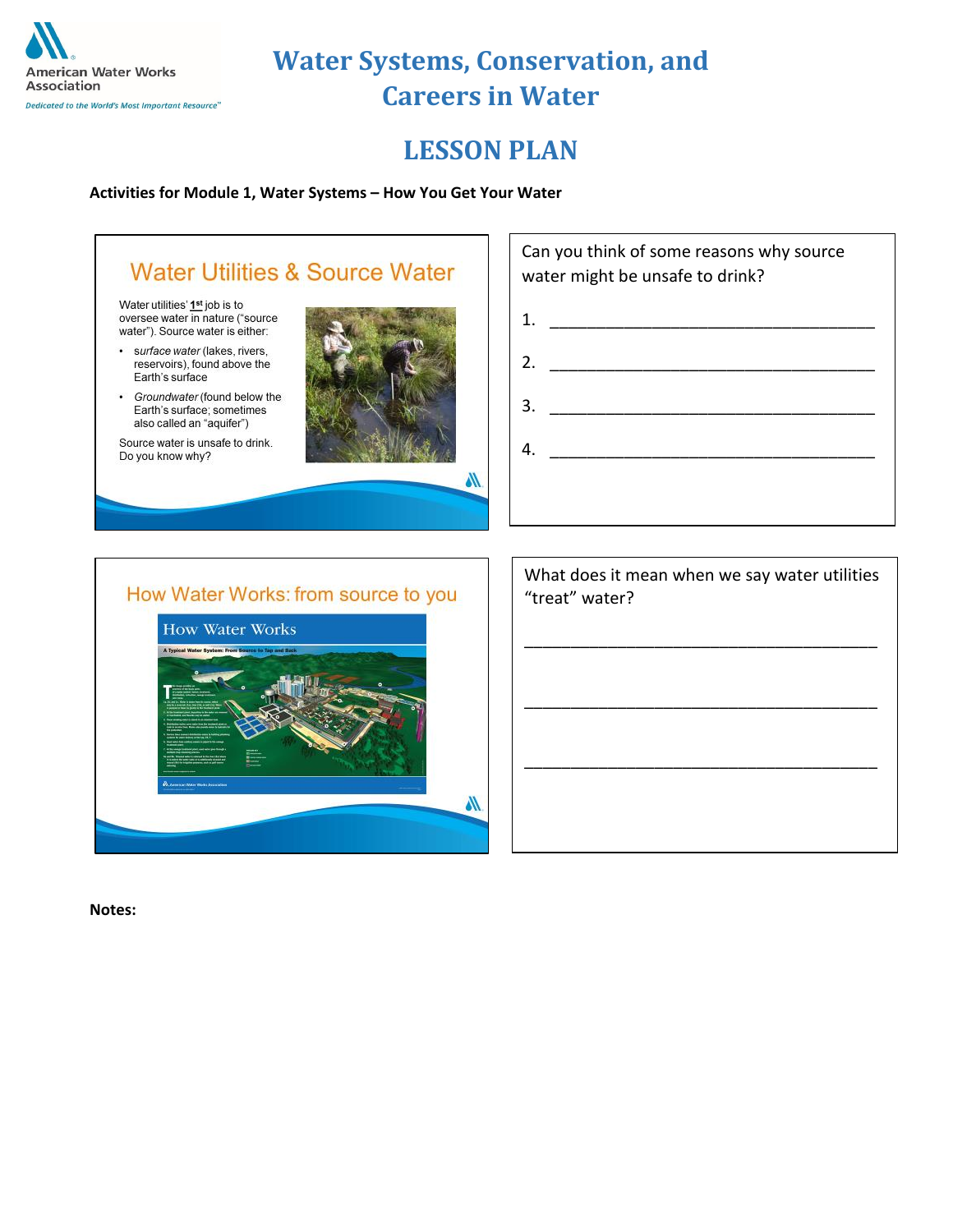

# **LESSON PLAN**

**Activities for Module 2, Water Conservation – Saving Our Scarce Resources**



Can you answer these questions?

- 1. How much water do humans need daily?
- 2. How much of the Earth's surface is water?

\_\_\_\_\_\_\_\_\_\_\_\_\_\_\_\_\_\_\_\_\_\_\_\_\_\_\_\_\_\_\_\_\_\_

\_\_\_\_\_\_\_\_\_\_\_\_\_\_\_\_\_\_\_\_\_\_\_\_\_\_\_\_\_\_\_\_\_\_\_

\_\_\_\_\_\_\_\_\_\_\_\_\_\_\_\_\_\_\_\_\_\_\_\_\_\_\_\_\_\_\_\_\_\_\_

3. How much of Earth's water is OK to drink?



Name as many ways as you can think of to prevent water pollution & conserve our water supplies

- $\bullet$   $\qquad \qquad$   $\qquad$   $\qquad$   $\qquad$   $\qquad$   $\qquad$   $\qquad$   $\qquad$   $\qquad$   $\qquad$   $\qquad$   $\qquad$   $\qquad$   $\qquad$   $\qquad$   $\qquad$   $\qquad$   $\qquad$   $\qquad$   $\qquad$   $\qquad$   $\qquad$   $\qquad$   $\qquad$   $\qquad$   $\qquad$   $\qquad$   $\qquad$   $\qquad$   $\qquad$   $\qquad$   $\qquad$   $\qquad$   $\qquad$   $\qquad$   $\q$  $\bullet$   $\qquad \qquad \qquad \qquad \qquad \qquad \qquad \qquad \qquad \qquad \qquad \qquad \qquad \qquad \qquad \qquad \qquad \qquad \qquad \qquad \qquad \qquad \qquad \qquad \qquad \qquad \qquad \qquad \qquad \qquad \qquad \qquad \qquad \qquad \qquad \qquad \qquad \qquad \qquad \qquad \qquad \qquad \qquad \q$
- $\bullet$   $\qquad \qquad \qquad \qquad \qquad \qquad \qquad \qquad \qquad \qquad \qquad \qquad \qquad \qquad \qquad \qquad \qquad \qquad \qquad \qquad \qquad \qquad \qquad \qquad \qquad \qquad \qquad \qquad \qquad \qquad \qquad \qquad \qquad \qquad \qquad \qquad \qquad \qquad \qquad \qquad \qquad \qquad \qquad \q$
- 
- $\bullet$   $\qquad \qquad \qquad \qquad \qquad \qquad \qquad \qquad \qquad \qquad \qquad \qquad \qquad \qquad \qquad \qquad \qquad \qquad \qquad \qquad \qquad \qquad \qquad \qquad \qquad \qquad \qquad \qquad \qquad \qquad \qquad \qquad \qquad \qquad \qquad \qquad \qquad \qquad \qquad \qquad \qquad \qquad \qquad \q$
- $\bullet$   $\qquad \qquad \qquad \qquad \qquad \qquad \qquad \qquad \qquad \qquad \qquad \qquad \qquad \qquad \qquad \qquad \qquad \qquad \qquad \qquad \qquad \qquad \qquad \qquad \qquad \qquad \qquad \qquad \qquad \qquad \qquad \qquad \qquad \qquad \qquad \qquad \qquad \qquad \qquad \qquad \qquad \qquad \qquad \q$

**Notes:**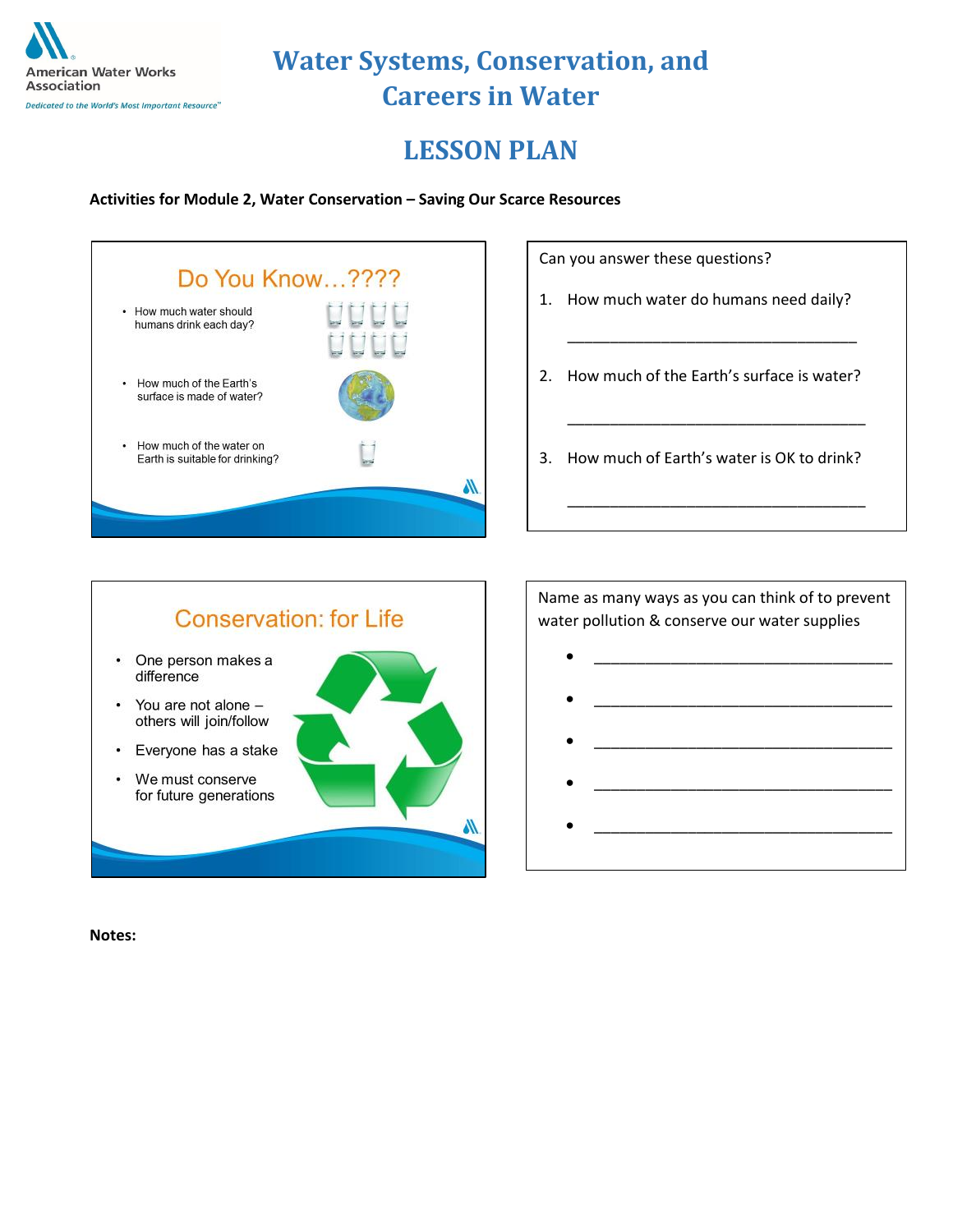

#### Dedicated to the World's Most Important Resource"

# **Water Systems, Conservation, and Careers in Water**

## **LESSON PLAN**

#### **Activities for Module 3, Water Careers – Your Future in Water**

### **Water Industry Career Overview**

Water/Wastewater Utility Careers:

- Water Plant Operator
- Water Plant Manager
- Water Quality Engineer
- Water Lab Technologist
- Operations Supervisor
- Distribution Operator
- Engineering Manager
- · Science Technician



There are many careers in the water industry. But no matter what career you choose, water industry employees all share one important job. It is the one thing that all of these workers have in common. What is that job?

\_\_\_\_\_\_\_\_\_\_\_\_\_\_\_\_\_\_\_\_\_\_\_\_\_\_\_\_\_\_\_\_\_\_\_\_\_\_\_

\_\_\_\_\_\_\_\_\_\_\_\_\_\_\_\_\_\_\_\_\_\_\_\_\_\_\_\_\_\_\_\_\_\_\_\_\_\_\_

\_\_\_\_\_\_\_\_\_\_\_\_\_\_\_\_\_\_\_\_\_\_\_\_\_\_\_\_\_\_\_\_\_\_\_\_\_\_\_

\_\_\_\_\_\_\_\_\_\_\_\_\_\_\_\_\_\_\_\_\_\_\_\_\_\_\_\_\_\_\_\_\_\_\_\_\_\_\_

### Should YOU Work in Water?



Should you work in water? List some reasons that a water industry job might be a good career move.



**Notes:**